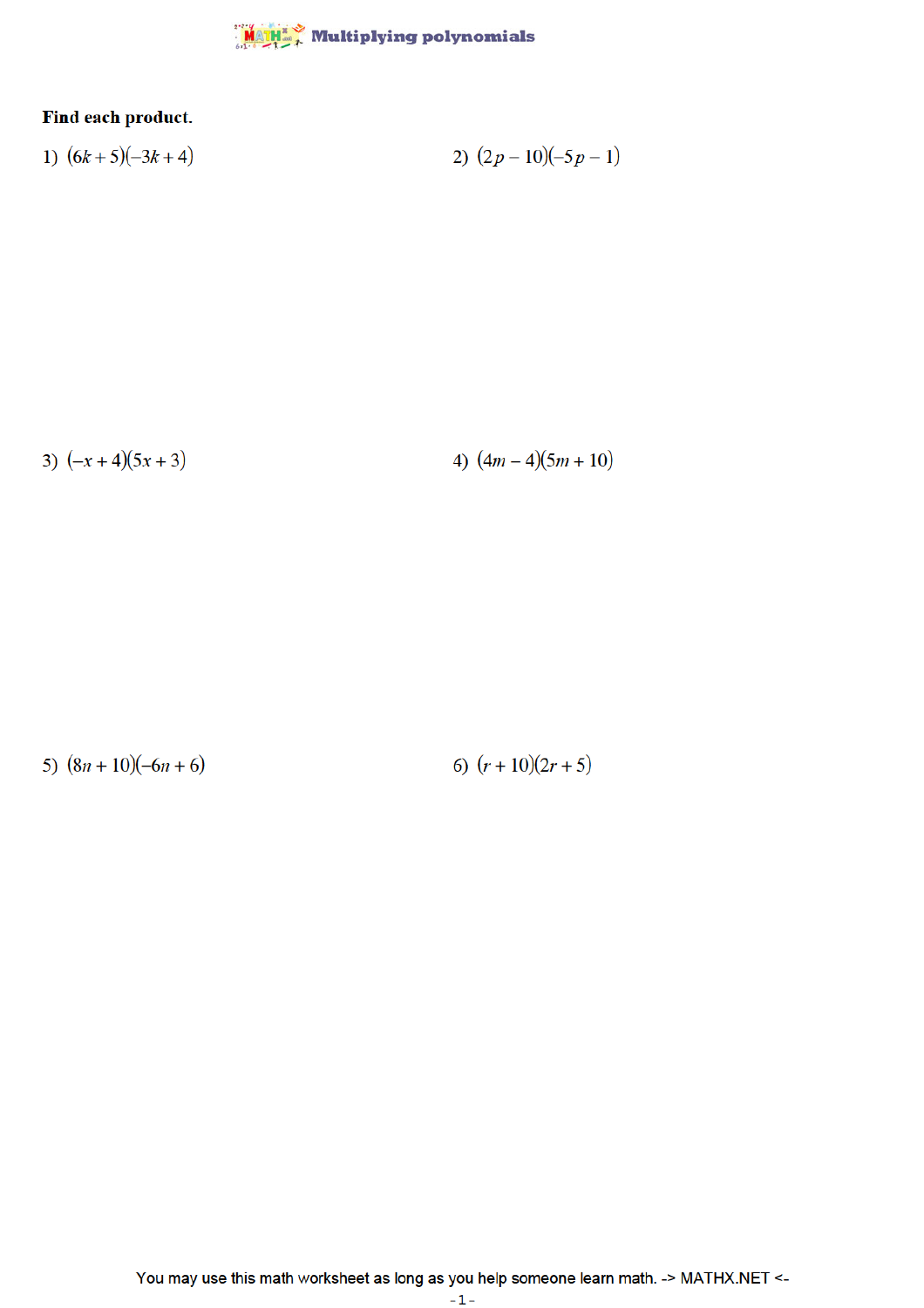7)  $(10x-5)(-9x+9)$  8)  $(3b-6)(-9b+8)$ 

9) 
$$
(9x-6)(-2x-6)
$$
  
10)  $(-9y+8)(9y-9)$ 

11)  $(7n+9)(n-8)$  12)  $(5x+8)(9x-10)$ 

13)  $(-10k + 7)(-5k - 3)$  14)  $(-6a - 7)(-2a - 6)$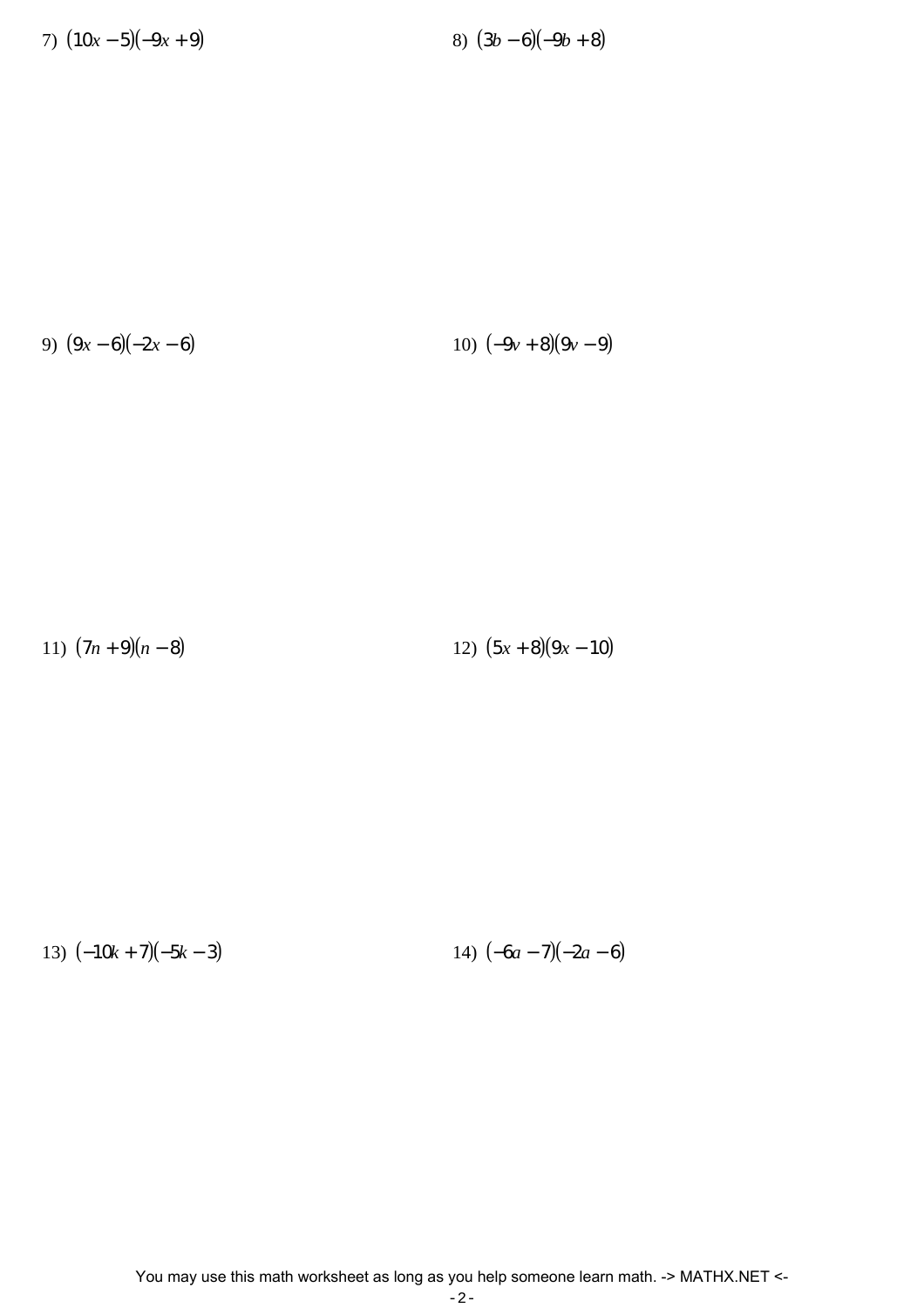15)  $(-4x-2)(-5x-4)$  16)  $(7p-8)(6p-7)$ 

17)  $(10m-2)(3m-5)$  18)  $(-2r-9)(-8r-1)$ 

19)  $(-8n-8)(-8n+10)$  20)  $(-6x-3)(2x+3)$ 

21)  $(-9n - 10)(-2n + 8)$  22)  $(-4b + 10)(2b + 8)$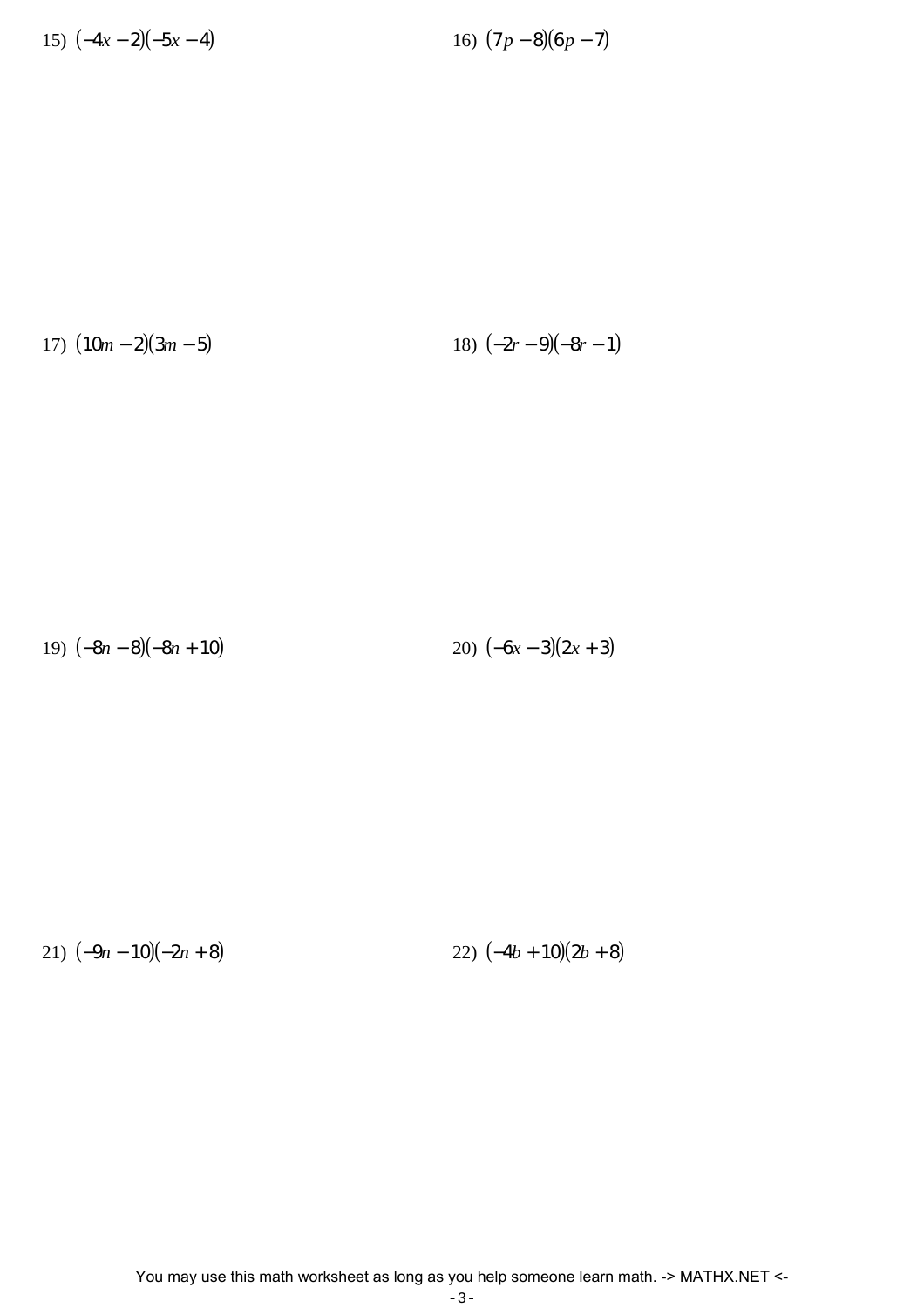23)  $(-7x-4)(10x+9)$  24)  $(-3y-10)(-y+5)$ 

25)  $(-5k+1)(6k-9)$  26)  $(3n+10)(7n+4)$ 

27)  $(5x-5)(-4x+7)$  28)  $(-a-5)(-4a+8)$ 

29)  $(x+1)(-7x-10)$  30)  $(-2n-6)(3n-7)$